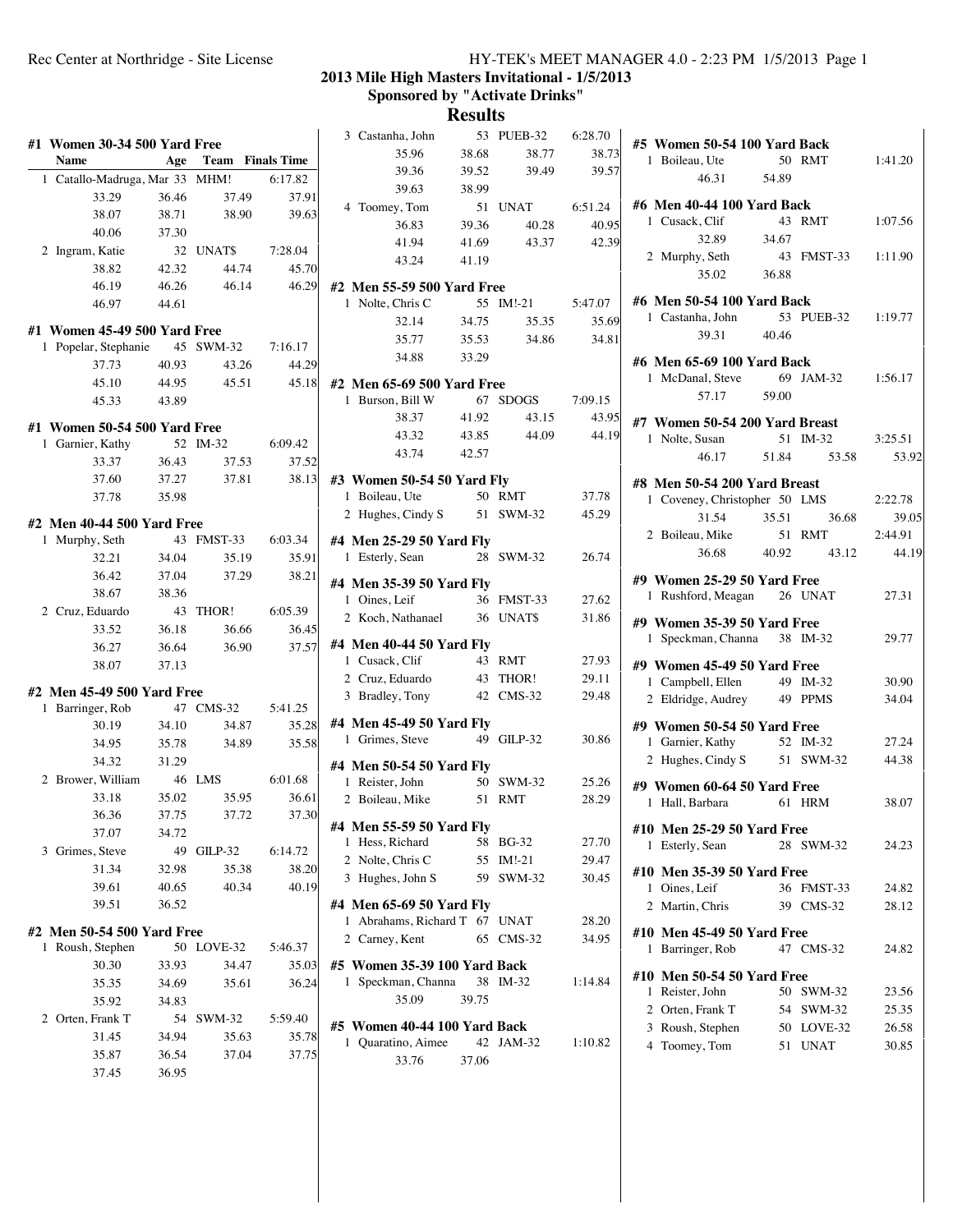## Rec Center at Northridge - Site License HY-TEK's MEET MANAGER 4.0 - 2:23 PM 1/5/2013 Page 2

# **2013 Mile High Masters Invitational - 1/5/2013 Sponsored by "Activate Drinks"**

# **Results**

|                | #10 Men 55-59 50 Yard Free                      |    |                    |         |
|----------------|-------------------------------------------------|----|--------------------|---------|
|                | 1 Hess, Richard 58 BG-32                        |    |                    | 26.19   |
|                | 2 Hughes, John S 59 SWM-32                      |    |                    |         |
|                |                                                 |    |                    | 27.50   |
|                | #10 Men 60-64 50 Yard Free                      |    |                    |         |
|                | 1 Wilson, Dennis 64 CMS-32 28.58                |    |                    |         |
|                |                                                 |    |                    |         |
|                | #10 Men 65-69 50 Yard Free                      |    |                    |         |
|                | 1 Abrahams, Richard T 67 UNAT                   |    |                    | 24.87   |
|                |                                                 |    |                    |         |
|                | #12 Men 45-49 100 Yard Fly                      |    |                    |         |
|                | 1 Brower, William 46 LMS 1:18.75                |    |                    |         |
|                | 34.47 44.28                                     |    |                    |         |
|                |                                                 |    |                    |         |
|                | #12 Men 75-79 100 Yard Fly                      |    |                    |         |
|                | 1 Plummer, Mark A 76 IM!-21 2:04.40             |    |                    |         |
|                | 56.79 1:07.61                                   |    |                    |         |
|                |                                                 |    |                    |         |
|                | #14 Men 40-44 200 Yard Back                     |    |                    |         |
|                | 1 Murphy, Seth                                  |    | 43 FMST-33 2:32.41 |         |
|                |                                                 |    | 37.01 38.35 38.54  | 38.51   |
|                |                                                 |    |                    |         |
|                | #14 Men 50-54 200 Yard Back                     |    |                    |         |
|                | 1 Boileau, Mike 51 RMT<br>37.17 39.21 39.50     |    |                    | 2:32.34 |
|                |                                                 |    | 39.50              | 36.46   |
|                | #16 Men 40-44 200 Yard IM                       |    |                    |         |
|                | 1 Cruz, Eduardo 43 THOR! 2:29.81                |    |                    |         |
|                | 32.42 41.20 42.85                               |    |                    | 33.34   |
|                |                                                 |    |                    |         |
|                | #16 Men 50-54 200 Yard IM                       |    |                    |         |
|                | 1 Roush, Stephen                                |    | 50 LOVE-32 2:24.99 |         |
|                |                                                 |    |                    | 33.26   |
|                | 31.29 37.01 43.43<br>2 Orten, Frank T 54 SWM-32 |    |                    | 2:29.96 |
|                |                                                 |    |                    |         |
|                | 31.60                                           |    | 39.60 43.71        | 35.05   |
|                | 3 Castanha, John                                |    | 53 PUEB-32 2:50.83 |         |
|                |                                                 |    | 38.09 43.67 51.36  | 37.71   |
|                |                                                 |    |                    |         |
|                | #16 Men 65-69 200 Yard IM                       |    |                    |         |
|                | 1 Burson, Bill W                                |    | 67 SDOGS 3:10.86   |         |
|                |                                                 |    | 45.86 52.16 52.93  | 39.91   |
|                | #17 Women 40-44 50 Yard Breast                  |    |                    |         |
|                | 1 Quaratino, Aimee 42 JAM-32                    |    |                    | 38.69   |
|                |                                                 |    |                    |         |
|                | #17 Women 45-49 50 Yard Breast                  |    |                    |         |
| 1              | Campbell, Ellen                                 |    | 49 IM-32           | 38.91   |
| $\overline{2}$ | Eldridge, Audrey                                | 49 | <b>PPMS</b>        | 44.64   |
|                |                                                 |    |                    |         |
|                | #17 Women 50-54 50 Yard Breast                  |    |                    |         |
| 1              | Nolte, Susan                                    | 51 | $IM-32$            | 44.82   |
|                | 2 Hughes, Cindy S                               | 51 | <b>SWM-32</b>      | 51.87   |
|                |                                                 |    |                    |         |
|                | #17 Women 60-64 50 Yard Breast                  |    |                    |         |
| 1              | Hall, Barbara                                   | 61 | <b>HRM</b>         | 49.56   |
|                | #18 Men 35-39 50 Yard Breast                    |    |                    |         |
| 1              | Martin, Chris                                   |    | 39 CMS-32          | 34.29   |
|                |                                                 |    |                    |         |
|                | #18 Men 40-44 50 Yard Breast                    |    |                    |         |
| 1              | Bradley, Tony                                   | 42 | $CMS-32$           | 34.29   |
|                | 2 Cruz, Eduardo                                 | 43 | THOR!              | 37.29   |
|                |                                                 |    |                    |         |
|                |                                                 |    |                    |         |

|    |                                                               |             | #18 Men 45-49 50 Yard Breast<br>47 CMS-32 | 32.54   |
|----|---------------------------------------------------------------|-------------|-------------------------------------------|---------|
|    | #18 Men 50-54 50 Yard Breast<br>1 Coveney, Christopher 50 LMS |             |                                           | 30.35   |
|    |                                                               |             |                                           |         |
|    | #18 Men 55-59 50 Yard Breast                                  |             |                                           |         |
|    | 1 Hess, Richard                                               |             | 58 BG-32                                  | 34.09   |
|    | 2 Hughes, John S 59 SWM-32                                    |             |                                           | 40.99   |
|    | #18 Men 60-64 50 Yard Breast                                  |             |                                           |         |
| 1  | Wilson, Dennis 64 CMS-32                                      |             |                                           | 37.53   |
|    |                                                               |             |                                           |         |
|    | #18 Men 65-69 50 Yard Breast                                  |             | 65 CMS-32                                 |         |
|    | 1 Carney, Kent<br>2 McDanal, Steve 69 JAM-32                  |             |                                           | 36.44   |
|    |                                                               |             |                                           | 48.08   |
|    | #19 Women 25-29 100 Yard Free                                 |             |                                           |         |
|    | 1 Rushford, Meagan 26 UNAT                                    |             |                                           | 1:02.86 |
|    | 29.37 33.49                                                   |             |                                           |         |
|    | #19 Women 30-34 100 Yard Free                                 |             |                                           |         |
|    | 1 Catallo-Madruga, Mar 33 MHM!                                |             |                                           | 1:07.88 |
|    | 32.48                                                         | 35.40       |                                           |         |
|    | 2 Ingram, Katie                                               |             | 32 UNAT\$                                 | 1:16.75 |
|    | 36.98 39.77                                                   |             |                                           |         |
|    |                                                               |             |                                           |         |
|    | #19 Women 50-54 100 Yard Free                                 |             |                                           |         |
|    | 1 Garnier, Kathy                                              |             | 52 IM-32                                  | 1:00.11 |
|    | 29.30                                                         | 30.81       |                                           |         |
|    | 2 Boileau, Ute                                                |             | 50 RMT                                    | 1:15.47 |
|    | 36.15                                                         | 39.32       |                                           |         |
|    | #20 Men 25-29 100 Yard Free                                   |             |                                           |         |
|    | 1 Esterly, Sean                                               |             | 28 SWM-32                                 | 54.56   |
|    | 25.56                                                         | 29.00       |                                           |         |
|    |                                                               |             |                                           |         |
|    | #20 Men 35-39 100 Yard Free                                   |             |                                           |         |
|    |                                                               |             |                                           |         |
| 1. | Oines, Leif                                                   |             | 36 FMST-33                                | 56.71   |
|    | 26.92                                                         | 29.79       |                                           |         |
|    | 2 Koch, Nathanael                                             |             | 36 UNAT\$                                 | 1:07.69 |
|    | 31.23                                                         | 36.46       |                                           |         |
|    | #20 Men 40-44 100 Yard Free                                   |             |                                           |         |
|    | 1 Cusack, Clif                                                | 43 RMT      |                                           | 58.56   |
|    | 28.02                                                         | 30.54       |                                           |         |
|    | 2 Murphy, Seth                                                | 43          | FMST-33                                   | 1:02.60 |
|    | 30.02                                                         | 32.58       |                                           |         |
|    |                                                               |             |                                           |         |
|    | #20 Men 50-54 100 Yard Free                                   |             |                                           |         |
| 1  | Reister, John                                                 | 50          | SWM-32                                    | 52.06   |
|    | 25.33                                                         | 26.73       |                                           |         |
| 2  | Boileau, Mike                                                 | 51          | RMT                                       | 1:00.63 |
|    | 29.61                                                         | 31.02       |                                           |         |
|    | 3 Castanha, John                                              |             | 53 PUEB-32                                | 1:04.97 |
|    | 32.49                                                         | 32.48       |                                           |         |
| 4  | Toomey, Tom<br>33.22                                          | 51<br>34.95 | UNAT                                      | 1:08.17 |

|   | #20 Men 55-59 100 Yard Free                                                 |             |                             |         |
|---|-----------------------------------------------------------------------------|-------------|-----------------------------|---------|
| 1 | Nolte, Chris C<br>28.70                                                     | 30.79       | 55 IM!-21                   | 59.49   |
|   | 2 Heggy, Terry 58 FMST-33 1:03.67<br>30.85 32.82                            |             |                             |         |
|   |                                                                             |             |                             |         |
|   | #20 Men 65-69 100 Yard Free<br>1 Abrahams, Richard T 67 UNAT<br>27.61       | 29.95       |                             | 57.56   |
|   | #20 Men 75-79 100 Yard Free<br>1 Plummer, Mark A 76 IM!-21 1:26.96<br>41.35 | 45.61       |                             |         |
|   | #22 Men 55-59 200 Yard Fly<br>1 Heggy, Terry<br>44.94 50.65                 |             | 58 FMST-33 3:07.86<br>48.71 | 43.56   |
|   | #23 Women 25-29 50 Yard Back<br>1 Rushford, Meagan 26 UNAT                  |             |                             | 34.15   |
| 1 | #23 Women 35-39 50 Yard Back<br>Speckman, Channa 38 IM-32                   |             |                             | 33.00   |
|   | #23 Women 40-44 50 Yard Back<br>1 Quaratino, Aimee 42 JAM-32                |             |                             | 32.17   |
|   | #23 Women 45-49 50 Yard Back<br>1 Eldridge, Audrey 49 PPMS                  |             |                             | 40.72   |
| 1 | #23 Women 50-54 50 Yard Back<br>Hughes, Cindy S 51 SWM-32                   |             |                             | 47.31   |
|   | #23 Women 60-64 50 Yard Back<br>1 Hall, Barbara                             |             | 61 HRM                      | 49.66   |
|   | #24 Men 35-39 50 Yard Back<br>1 Oines, Leif                                 |             | 36 FMST-33                  | 32.95   |
|   | #24 Men 40-44 50 Yard Back<br>1 Cusack, Clif                                |             | 43 RMT                      | 30.81   |
|   | #24 Men 45-49 50 Yard Back<br>1 Barringer, Rob                              |             | 47 CMS-32                   | 29.58   |
|   | #24 Men 50-54 50 Yard Back<br>1 Roush, Stephen 50 LOVE-32 32.17             |             |                             |         |
| 1 | #24 Men 55-59 50 Yard Back<br>Hughes, John S                                |             | 59 SWM-32                   | 31.86   |
| 1 | #24 Men 75-79 50 Yard Back<br>Plummer, Mark A                               |             | 76 IM!-21                   | 54.27   |
|   | #25 Women 45-49 100 Yard Breast<br>1 Campbell, Ellen<br>40.40               | 44.73       | 49 IM-32                    | 1:25.13 |
| 1 | #25 Women 50-54 100 Yard Breast<br>Nolte, Susan<br>45.76                    | 51<br>50.39 | $IM-32$                     | 1:36.15 |